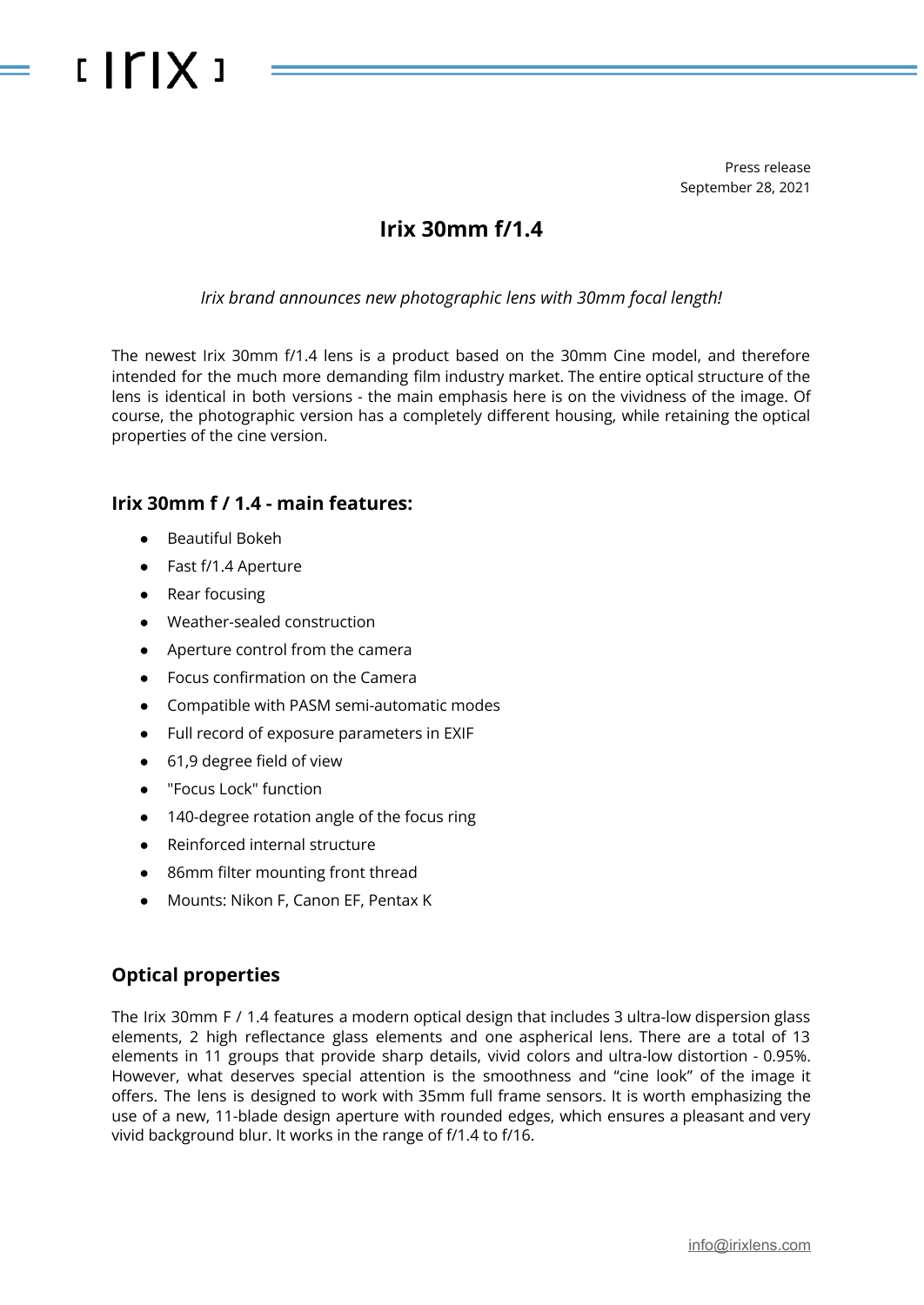# $IITIX$

#### **DRAGONFLY Version - Characteristics**

The lens housing is a continuation of the Dragonfly manufacturing standard known from earlier Irix models (45mm and 150mm). It's most important aspects are:

- Reinforced internal structure based on metal elements
- Scratch-resistant lens finish
- Anti-slip focusing ring with special finish for easy operating
- Engraved markings filled with UV-reactive paint
- Sealings to protect against dust and water
- Hardcase included

#### **Focusing Ring**

A special focusing ring with a characteristic shape has become a kind of hallmark of Irix 150mm and 45mm lenses. Many of our clients pay attention to the convenience it provides. The newest Irix 30mm is following same way. Special texturing and properly selected rubber material which covers it, allows for reliable and precise focusing. Dedicated emboss lets you to feel the ring's position. This makes focusing even easier!

#### **"Focus Lock" function**

The Focus Lock function is also a hallmark of Irix lenses - it allows you to lock the focusing ring in a specific position. It's especially useful when you want to keep a specific distance to the photographed object (zone-focusing) or you want to keep perfect focus at infinity in landscape photography or astrophotography.

#### **Designed for any challenge**

Irix customers often use their lenses in extremely difficult conditions. Therefore, the construction of the Irix 30mm f/1.4 lens had to meet their needs. Only the best materials were used. The guarantee of operation in all conditions is ensured by a system of seals located in key places of the lens, and rear focusing - thanks to which the lens does not change its dimensions while focusing. These properties allow not only to work in difficult conditions, but also guarantee the cleanliness of the mirror chamber and the sensor of the camera you are using.

#### **Available mounts**

The Irix 30mm f / 1.4 lens will be available with Nikon F, Canon EF and Pentax K mounts.